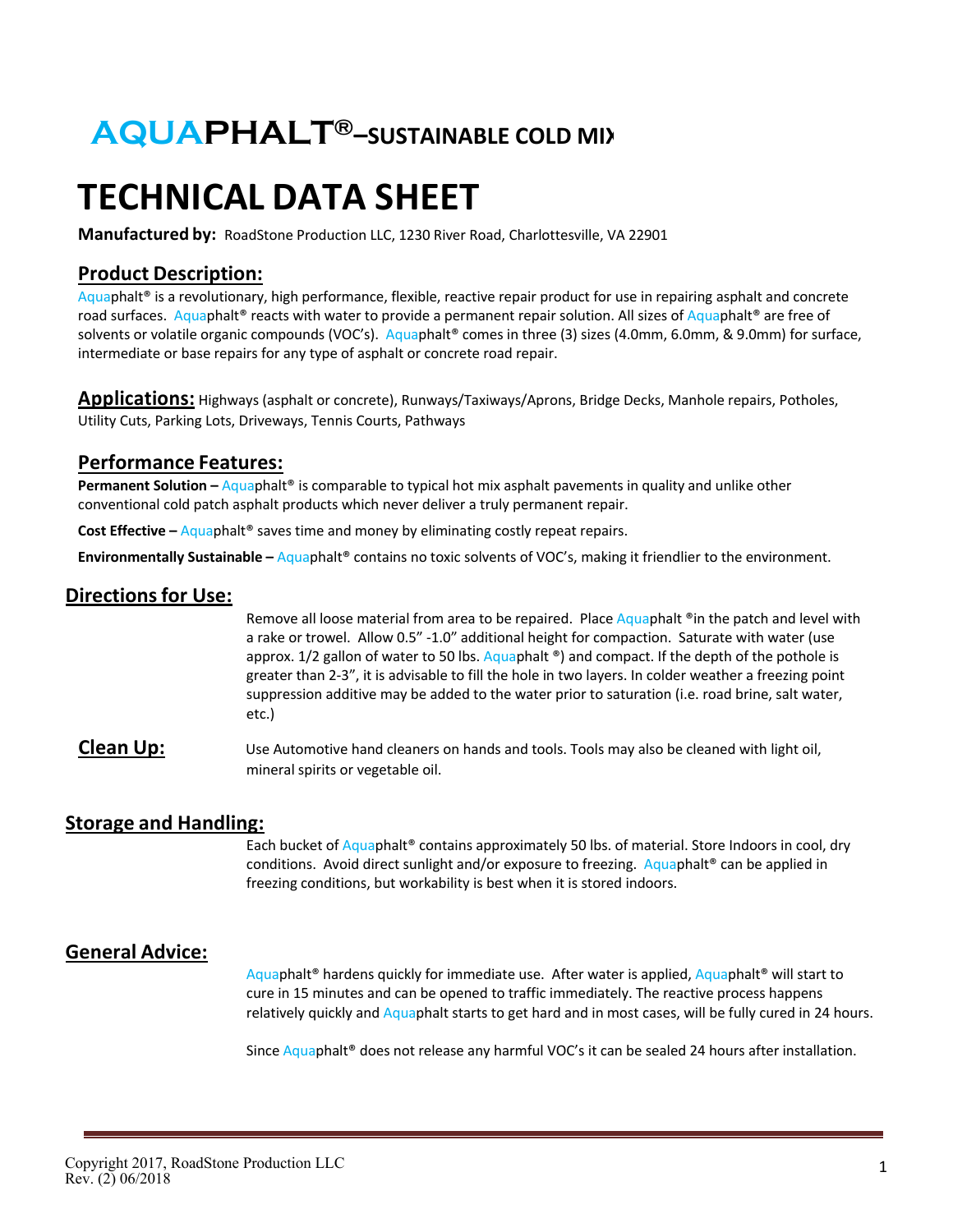# **AQUAPHALT®–SUSTAINABLE COLD MIX (Continued)**

## **Material Specifications:**

Aquaphalt® is designed and performance tested using AASHTO and ASTM testing specifications related to Hot Mix Asphalt.

| AASHTO M-323 (Table 3)                 |            |            |                  |
|----------------------------------------|------------|------------|------------------|
| <b>Gradation Control Point Ranges:</b> | 4.0 mm     | $6.0$ mm   | $9.0 \text{ mm}$ |
| Sieve Sizes                            | % Passing  | % Passing  | % Passing        |
| 1/2" Sieve                             | 100        | 100        | $90 - 100$       |
| 3/8" Sieve                             | $95 - 100$ | $90 - 100$ | 90 max.          |
| #4 Sieve                               | $90 - 100$ | 90 max.    |                  |
| #8 Sieve                               |            | $32 - 67$  | 28-58            |
| #16 Sieve                              | $30 - 55$  |            |                  |
| #200 Sieve                             | $6 - 13$   | $2 - 10$   | $2 - 10$         |

**AGGREGATES:** All aggregate materials are a non-polishing, crushed granite from an approved Virginia DOT source. All aggregate materials are quality tested and having the following properties:

- AASHTO T-85,84/ASTM C-127,128 Specific Gravity  $\leq$  3.000.
- $AASHTO T-176$  SF value  $> 80$
- 
- 
- 

• AASHTO T-304 FAA value > 45 • AASHTO T-11/ASTM C-117 % passing 75-µm (No. 200) < 7.0 • AASHTO T-27/ASTM C-136 Uniform consistency of material

**BINDER:** The binder of – Aquaphalt® is a proprietary liquid blend that contains renewable natural raw materials. **Reactive Binder** is a further development of the "Raps-Asphalt" technology. "Raps-Asphalt" is a plant based binder with bitumen, a naturally occurring organic byproduct of organic materials representing a total weight of approximately 5-8% of the finished product; this binder contains natural rape seed oil which improves stability.

### **Quality and Performance Specifications:**

Each production run of Aquaphalt® product is quality and performance tested to insure consistently superior performing material. Each product is evaluated using AASHTO and ASTM testing specifications related to Hot Mix Asphalt.

- 
- 
- AASHTO T-308 to insure Aquaphalt® product has 5-8% proprietary binder and obtain raw aggregate.<br>• AASHTO T-11/ASTM C-117 to determine % passing 75-μm (No. 200) of product blend.
- 
- AASHTO T-30<br>AASHTO T-209 Method A (Air) to determine the Maximum density of each Aquaphalt® product.<br>AASHTO R-68 to make samples for;
- 
- AASHTO T-245 to determine the Stability and Flow of Aquaphalt® products using the air bath procedures.<br>AASHTO TP-43 to determine the workability of Aquaphalt® product at 4 ± 1°C (39.2 ± 1.8°F)
- - to determine the workability of Aquaphalt<sup>®</sup> product at  $4 \pm 1^{\circ}$ C (39.2  $\pm$  1.8<sup>o</sup>F) • Other AASHTO/ASTM specified testing methods per various DOT requirements.